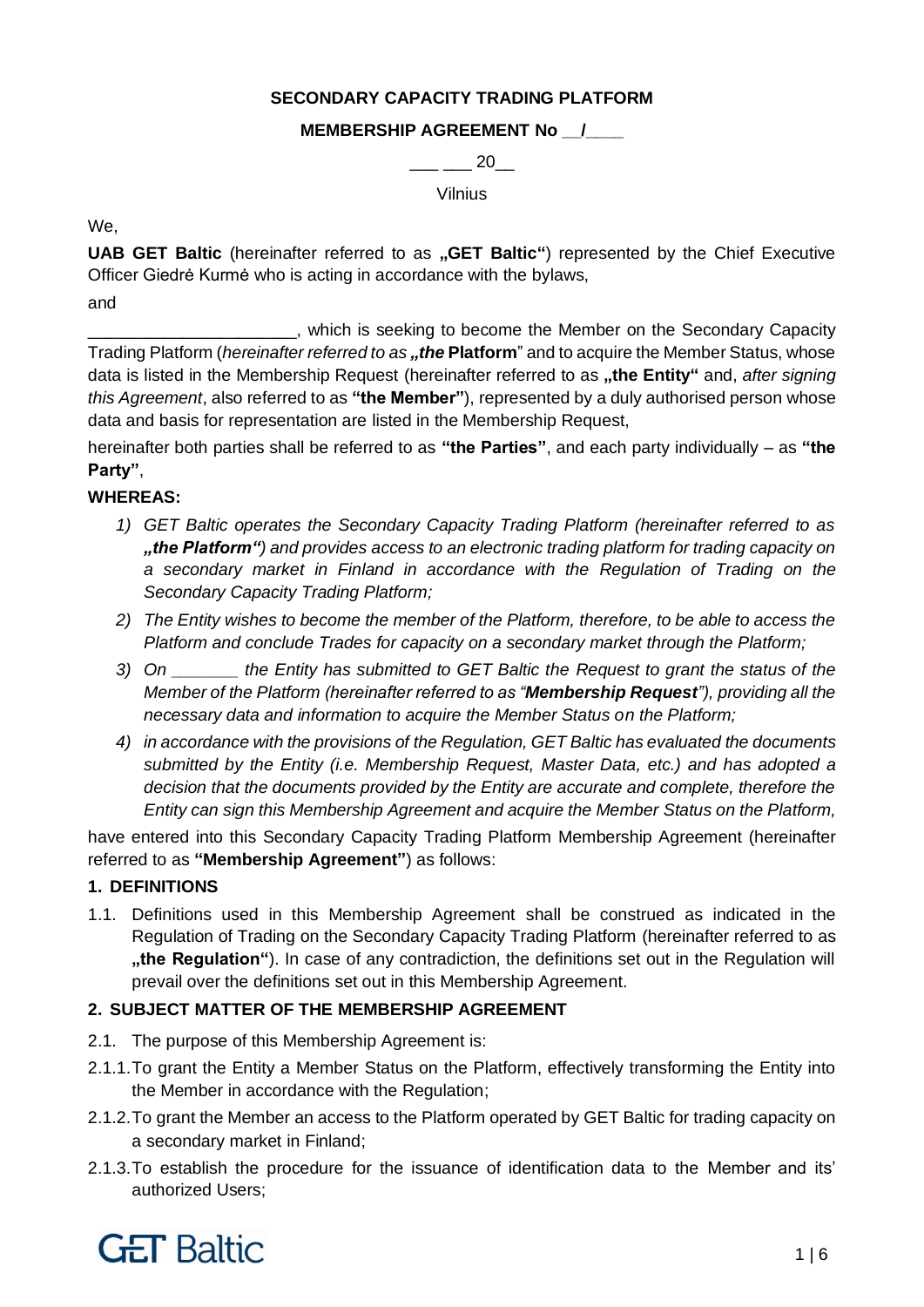- 2.1.4.To establish the Member's rights and duties subject to the provisions of the Regulation and the legislative requirements.
- 2.2. The Parties hereby agree, that upon signing this Membership Agreement, the Entity shall be immediately granted the Member Status on the Platform, acquiring all rights and obligations arising thereof, and henceforth shall be regarded as the Member.
- 2.3. The Parties hereby undertake to fully comply with the provisions of the Regulation and the Membership Agreement, as well as any European Union (hereinafter referred to as **"EU"**) Regulation listed in the Regulation and to perform their obligations thereunder while operating on the Platform.
- 2.4. The Parties hereby accept to be bound by the provisions of the Membership Agreement as well as by the Regulation. The Parties agree that terms and provisions of the Regulation shall be deemed incorporated by reference into the Membership Agreement.
- 2.5. In the event of a conflict between the provisions of the Regulation and the provisions of the Membership Agreement, the provisions of the Regulation shall prevail.
- 2.6. The Member hereby accept to be bound by the data provided in the Membership Request. The Parties shall consider the Membership Request to be an integral part of this Membership Agreement.
- 2.7. By signing this Membership Agreement, the Member agrees to pay GET Baltic fees for arranging trading on the Platform, according to Paragraph 4.1 of the Regulation.

## **3. RIGHTS AND OBLIGATIONS OF THE PARTIES**

### 3.1. **The Member's rights and obligations:**

- 3.1.1.The Member shall have the right to trade capacity on the Platform, i.e. to submit Trade Proposals and/or Responses, through their authorized Users, in accordance with the procedure described in the Regulation.
- 3.1.2.The Member shall have all the rights and shall comply with all the obligations listed in Paragraph 5.1 of the Regulation.
- 3.1.3.The Member shall assume an obligation to duly settle accounts for any services provided to the Member on the Platform and (or) for any Trades made by the Member on the Platform, in accordance with the procedure described in the Regulation.
- 3.1.4.The Member shall guarantee that any data indicated in Membership Request is true throughout the period of validity of the Membership Agreement and shall immediately notify GET Baltic about any changes or amendments by delivering a form which is presented on GET Baltic's website [www.getbaltic.com.](http://www.getbaltic.com/) In case the Member would fail to notify GET Baltic about any amendments or changes to the data, the Member shall act on its' own risk and shall bear all responsibility that may arise from such actions.
- 3.1.5.The Member and its authorised Users shall not abuse the rights granted to them and shall immediately notify GET Baltic regarding any possible non-compliance or illegal actions committed by other Members of the Platform.
- 3.1.6.The Member and its authorised Users shall keep any identification data for access to the Platform secret and shall not disclose it to any third parties. If identification data is lost, the Member and (or) its authorized Users shall immediately notify this to GET Baltic. The Member shall bear full responsibility for possible losses or damages caused by the Member's or its' authorized Users' identification data loss and (or) failure to promptly inform GET Baltic.
- 3.1.7.Upon receiving identification data, all of the Member's authorised Users shall during the first log-in session replace the password assigned to them by GET Baltic with a password that is in the exclusive knowledge and possession of each User only.

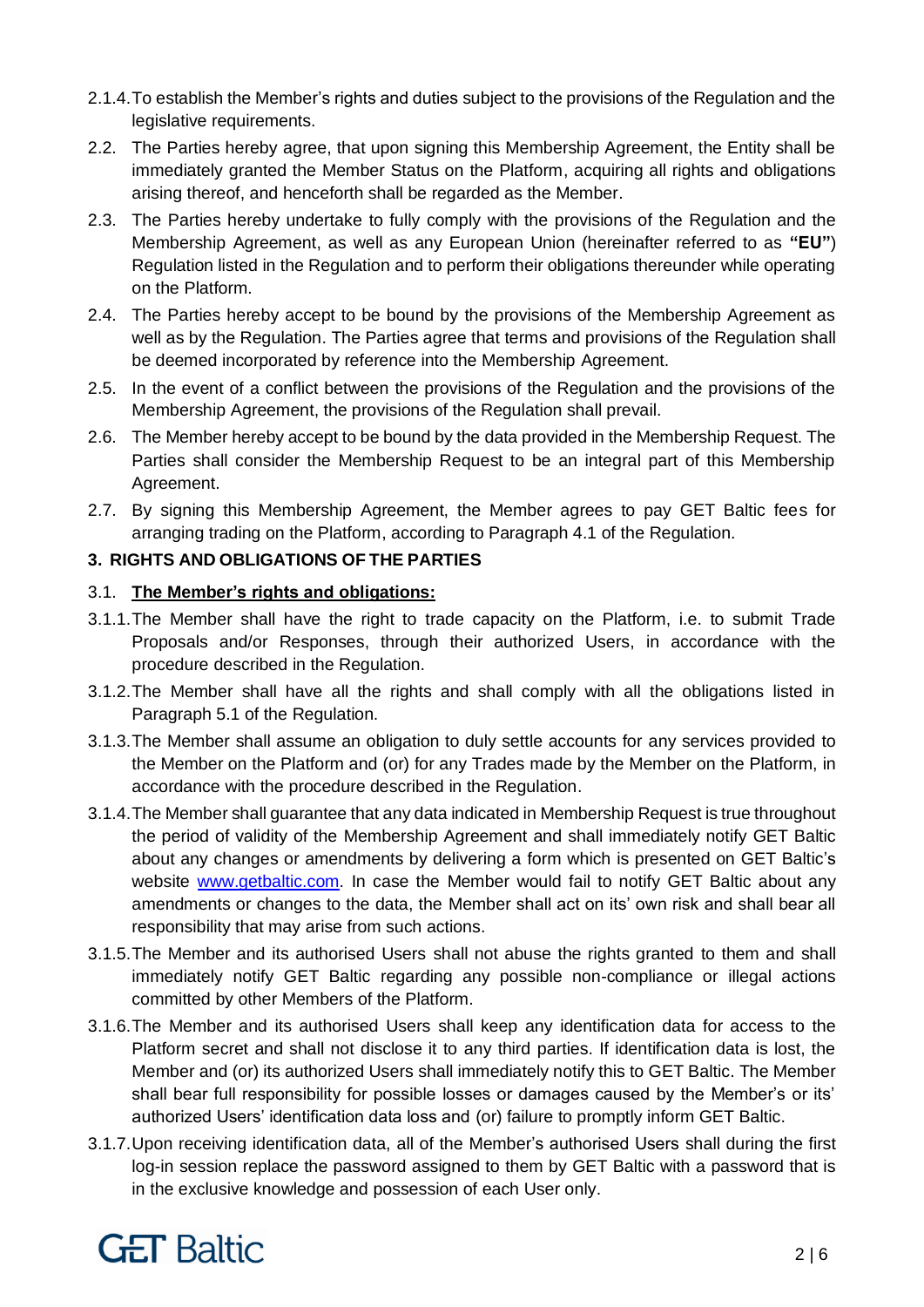- 3.1.8.While using the Platform, the Member shall not execute any actions that may disturb the proper operation of the Platform and (or) infringe the rights of other Members and (or) their authorized Users.
- 3.1.9. While entering into this Membership Agreement, the Member hereby declares that it and all of its' authorized Users have read the Regulation and clearly understand and accept the provisions thereof and shall assume the obligation to follow the aforementioned Regulation.
- 3.1.10. While entering into this Membership Agreement, the Member hereby acknowledges GET Baltic's right to change or amend the Regulation solely by the decision of the CEO of GET Baltic, as stated in the Regulation, and that such changes or amendments shall be binding to the Member and (or) its' authorized Users. If the Member does not give its consent to amendments to the Regulation, it shall be entitled to cancel the Membership Agreement in accordance with Paragraph 6.3.3 of the Regulation.
- 3.1.11. The Member and its' authorized Users shall provide themselves with hardware, software and the internet access, which are required to use to the Platform.
- 3.1.12. The Member hereby acknowledges that the Member concluding a Trade on the Platform authorizes GET Baltic to act on the Member's behalf sending Trade approval requests as a capacity transfer requests to the TSO.

## 3.2. **GET Baltic's rights and obligations:**

- 3.2.1.GET Baltic shall arrange for trading on the Platform and shall ensure that safe trading, anonymity and data confidentiality of the Member and (or) its' authorized Users can be secured.
- 3.2.2.No later than within 3 (three) working days after the date when the Membership Agreement is signed, GET Baltic shall send User's account activation e-mail to the Member's authorized Users.
- 3.2.3.GET Baltic shall have the right to amend and supplement the content, structure, and (or) functionality of the Platform in accordance with the provisions of the Regulation.
- 3.2.4.At any time of the period of validity of the Membership Agreement, GET Baltic shall have the right assess the information provided by the Member in the Membership Request and documentation proving this information. If GET Baltic finds that information is wrong or misleading, it shall have the right to impose upon the Member the sanctions established by the Regulation.

### **4. THE RIGHT TO OPERATE ON THE PLATFORM AND TERMS OF OPERATION**

- 4.1. The list of Users, which are authorized to operate on the Platform on behalf of the User, is provided to GET Baltic in the Membership Request, indicating the status of each User (i.e. either Full Control User or Read-Only User).
- 4.2. The Member shall have the right to change the status of each authorized User and (or) to cancel each Users' authorization or to grant authorization to additional Users. To change, grant or revoke authorization of the User, the Member shall submit a request to GET Baltic. Such request shall be evaluated and resolved (i.e. by changing, granting or revoking the User's access to the Platform) by GET Baltic within 2 (two) working days after the receipt of said request.
- 4.3. The Member's authorized Users shall acquire the right to operate on the Platform on behalf of the Member from the moment of receiving its identification data.
- 4.4. The Member's authorized Users shall log-in to the Platform through [https://sctp.getbaltic.com,](https://sctp.getbaltic.com/) by means of the identification data, issued by GET Baltic.

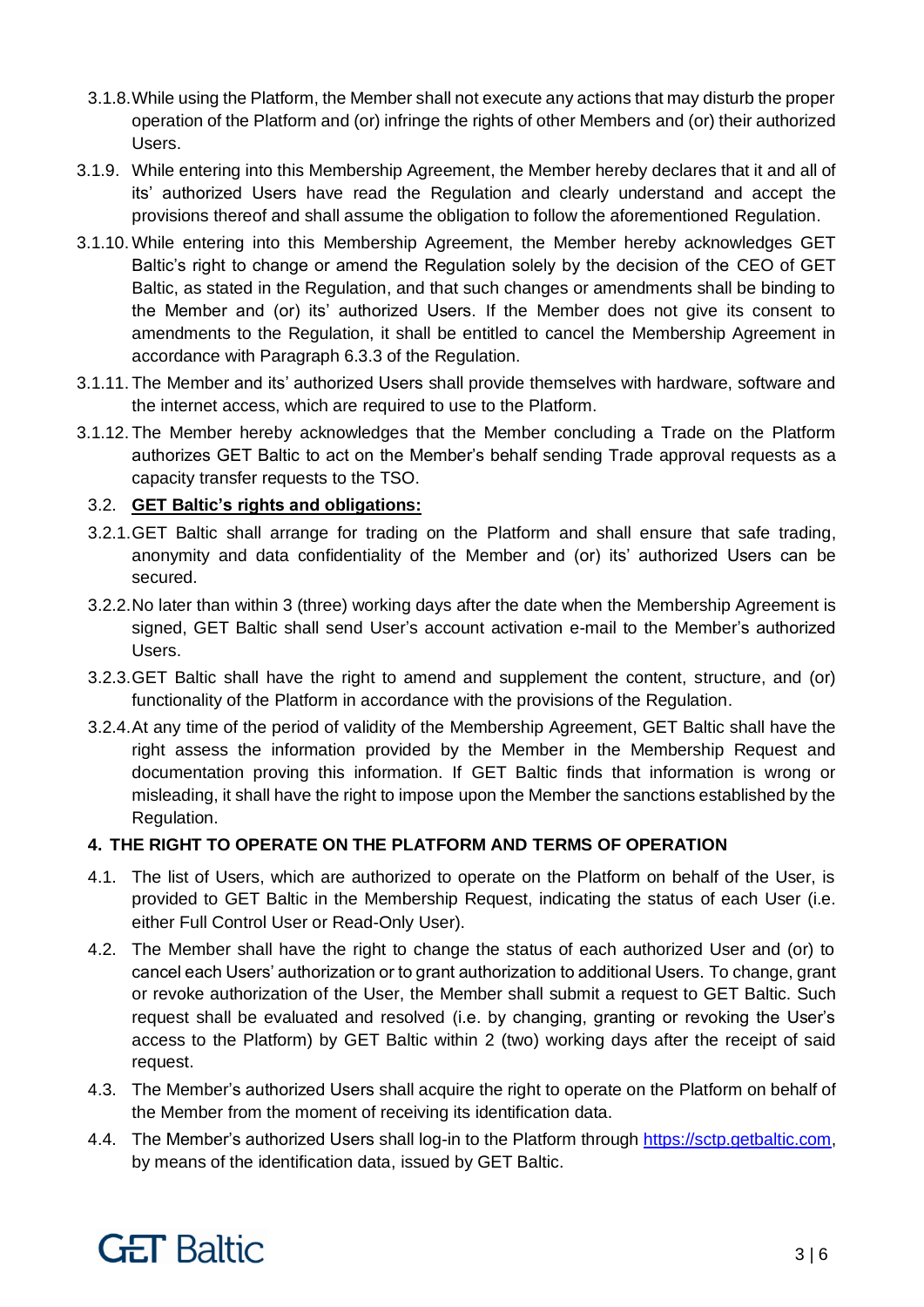- 4.5. The Member's authorized Users shall be granted an access to the Platform 24 hours a day, except for the non-trading hours which shall be announced to the Members in accordance with Paragraph 3.4.2 of the Regulation.
- 4.6. When logging-in to the Platform, the Member's authorized Full control Users shall have the right to use all the functions provided for the Member and enabling the Member to:
- 4.6.1.view the Trade Proposals submitted to the Platform;
- 4.6.2.submit Trade Proposals and Responses, during the Trading Session;
- 4.6.3.view information of the Member's Trade proposals, Responses and Trading results;
- 4.6.4.review the Trading results on the Platform;
- 4.6.5.execute other actions in accordance with the Regulation.
- 4.7. When logging-in to the Platform, the Member's authorized Read-Only Users shall have the right to view the active Trade Proposals submitted for trading as well as own Trade proposals and Responses submitted to the Platform by the Member.
- 4.8. Any User operating on the Platform on behalf of the Member undertakes fully comply with the provisions of the Regulation. The Member shall bear the responsibility for the actions of its' authorized Users on the Platform.
- 4.9. The Members' authorized Users' ability to access the Platform and use its' functions and (or) use the rights listed in Paragraphs 4.6 and 4.7 may be limited or revoked in accordance with the provisions of the Regulation.

# **5. RESPONSIBILITY OF THE PARTIES**

- 5.1. The Parties shall be liable for timely fulfilment of obligations under this Membership Agreement. The losses of the Parties shall be limited to direct losses unless the losses are caused by the criminal actions and (or) gross negligence and (or) intent of the other Party, and in case of the Member - including any of its' authorized Users.
- 5.2. By signing the Membership Agreement, the Member confirms that the statements, representations and guarantees contained in the Membership Request and the information therein are unchanged. If it would be revealed that the Member's statements, representations and guarantees on the actual date of the Membership Agreement were not true, it shall be considered as a material breach of the Membership Agreement and GET Baltic shall have the right to terminate the Membership Agreement without prior notice and to claim all losses arising therefrom without any of the limitation set forth in Clause 5.1. of the Membership Agreement.
- 5.3. The Member shall assume the full risk and responsibility for the actions of third parties who would make use of the identification data issued for the Member's authorized Users and shall fulfil all the obligations resulting from the misuse of the Member's authorized Users' identification data.
- 5.4. The grounds of origin and application of responsibility of the Parties resulting from the fulfilment of the Membership Agreement shall be regulated by the Civil Code of the Republic of Lithuania, the EU Regulation, and the Regulation.
- 5.5. The party of the Membership Agreement shall be released from responsibility for the nonfulfilment or undue fulfilment of its obligations if it proves that these obligations could not be fulfilled due to the *force majeure* circumstances, subject to the terms and conditions laid down in the Paragraph 6.1 of the Regulation.
- 5.6. The Member acknowledges that GET Baltic shall not in any case or circumstance be held responsible for the actions of other Members and (or) their authorized Users on the Platform and (or) for execution of the monetary obligations and (or) any other obligations of counterparties to Trades entered into on the Platform.

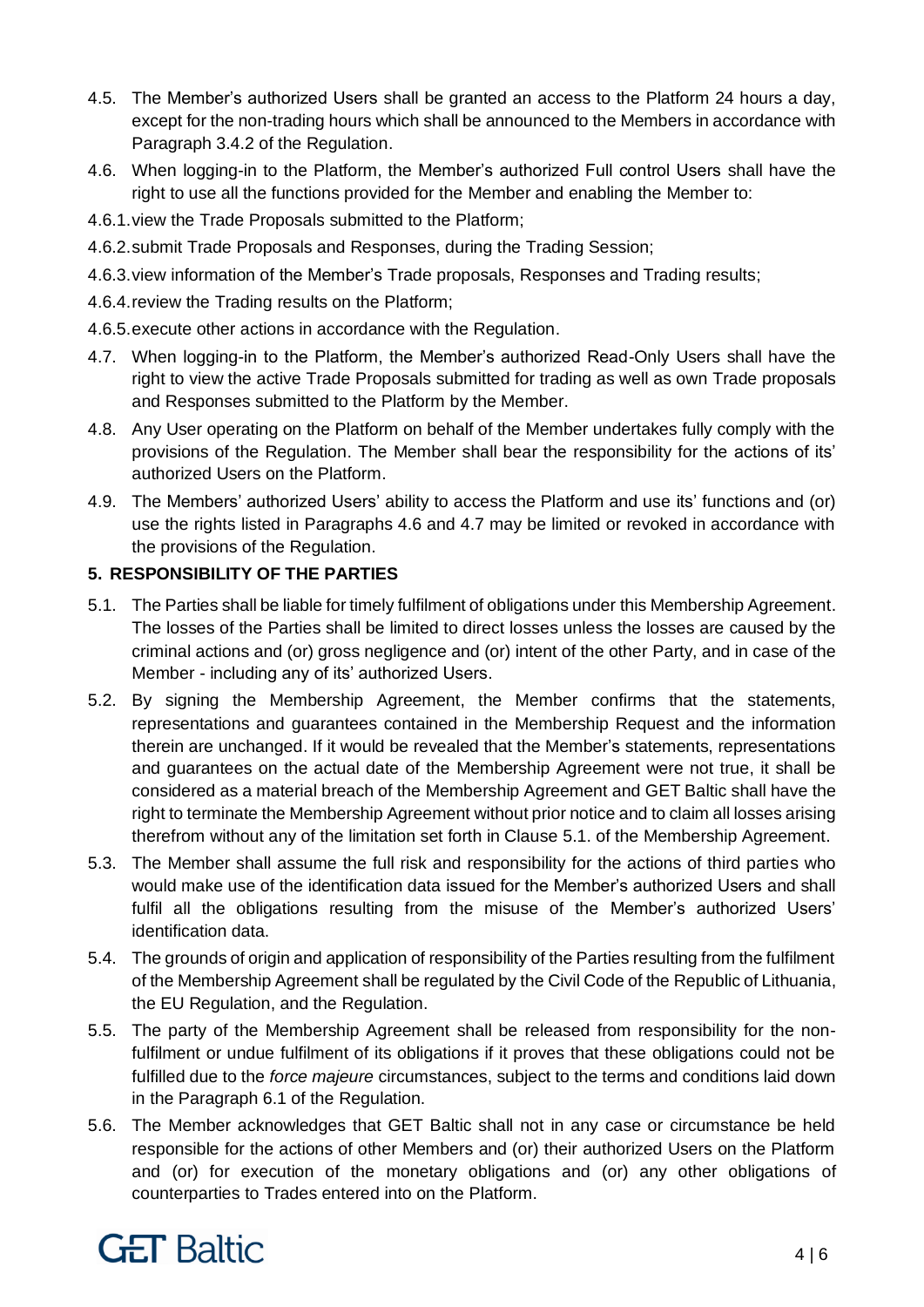### **6. VALIDITY AND CANCELLATION OF THE MEMBERSHIP AGREEMENT**

- 6.1. The Membership Agreement shall come into effect after all the conditions set out below happen:
	- 6.1.1. the Parties sign this Membership Agreement;
	- 6.1.2. GET Baltic provides log-in credentials as an identification data to log-in to the Platform to at least one User of the Member.
- 6.2. After coming into effect, the Membership Agreement shall be valid indefinitely.
- 6.3. The Membership Agreement may be terminated on request of any Party by a written notice to the other Party not later than 30 (thirty) calendar days before cancellation.
- 6.4. The Membership Agreement may be terminated unilaterally by GET Baltic in accordance with provisions of the Regulation.
- 6.5. In case of termination of the Member Status in the accordance with the Regulation, GET Baltic shall terminate the Membership Agreement without prior notice. The date of Membership Agreement termination shall be deemed to be the next business day following the decision to withdraw the Member Status.
- 6.6. The Membership Agreement may be amended or supplemented by a written consensus of the Parties. Amendments and supplements to this Membership Agreement shall be effective if they are executed in writing and certified by the signatures of both Parties. Any changes or amendments to the Membership Agreement, which do not comply with the Regulation, are null and void.
- 6.7. If the Membership Agreement is cancelled, the Parties shall indemnify to each other for the liabilities arisen before the cancellation of the Membership Agreement. Payment of any forfeiture or loss shall not relieve the Party of its obligations under the Membership Agreement.

### **7. MISCELLANEOUS**

- 7.1. The Member confirms its consent to the processing of personal data for the execution of the Membership Agreement, as well as to receive information provided by GET Baltic in relation with the services provided by GET Baltic. The Member confirms that signing of this Membership Agreement is sufficient to confirm its consent and that no separate consent shall be given. The Member understands that, at any time, consent may be withdrawn by notifying GET Baltic, however, GET Baltic reserves the right to decide whether without the Member's personal data he will be able to provide the Platform's services in full capacity.
- 7.2. The Parties confirm that all the necessary authorizations for the implementation of the Membership Agreement by the authorized representatives regarding the processing of personal data for the purposes of the Membership Agreement are obtainable and the Parties will be able to prove it if necessary. The Parties confirm that the authorized representatives, which are involved in the implementation of the Membership Agreement, are agreed that their personal data will be processed in accordance with this Membership Agreement and will receive other information related to the services provided by the Parties. The Parties shall ensure that, without the individual written consent of the data subject, the personal data of the authorized representatives is used only for the execution of the Membership Agreement and will not be transferred to third parties or third parties as defined by the General Data Protection Regulation.
- 7.3. The Parties shall settle disputes resulting from the fulfilment of the Membership Agreement in a way of negotiations. If the Parties fail to settle a dispute in a way of negotiations within 30 (thirty) days from the date of claim, it shall be settled in accordance with the procedure prescribed by the Regulation.